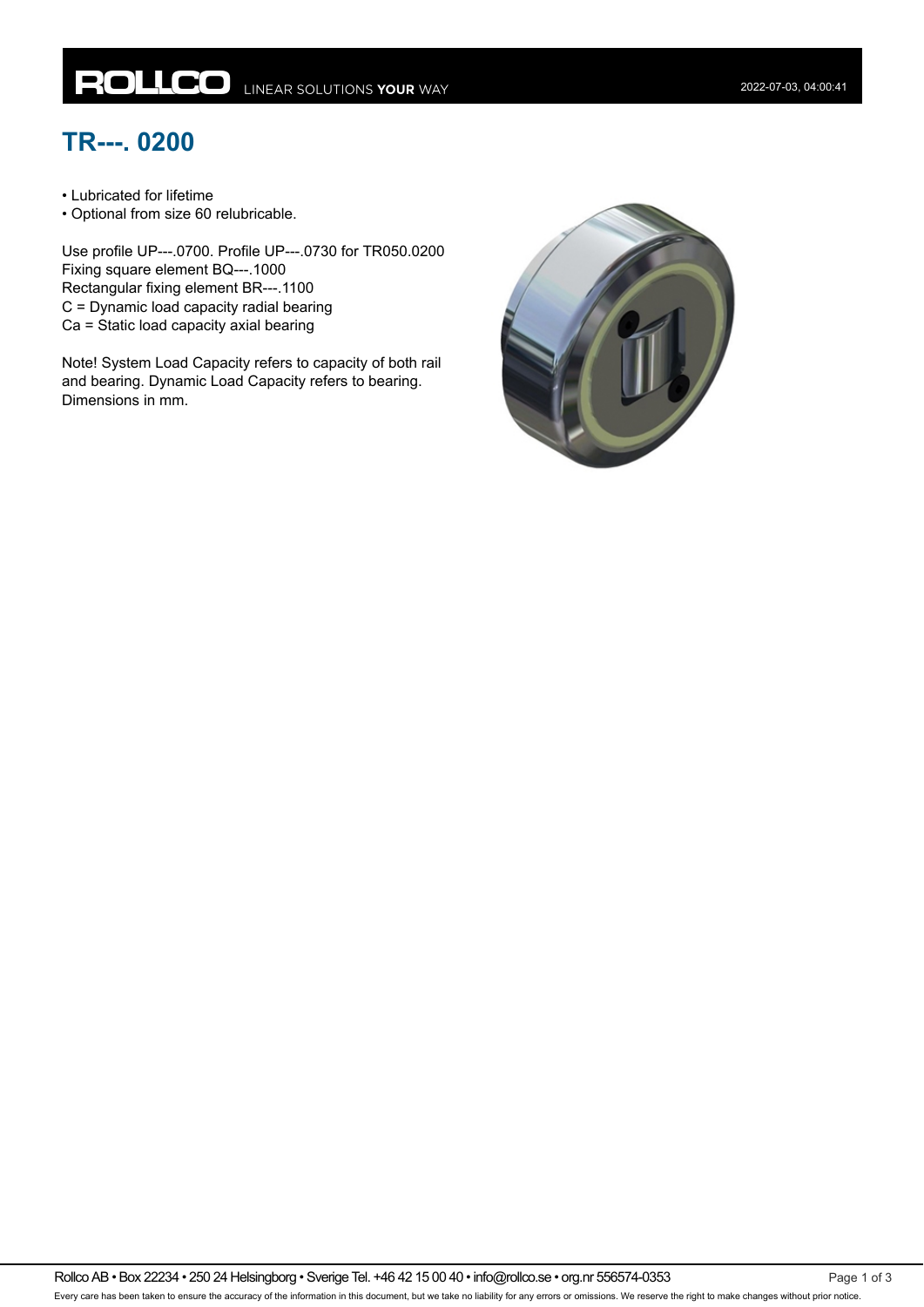## **Load and weight**

FA = System Load Capacity Axial FR = System Load Capacity Radial Ca = Dynamic Load Capacity Axial C = Dynamic Load Capacity Radial



Bearing/profile

Bearing

| <b>Designation</b> | <b>System Load</b><br>Capacity Radial (N) | <b>System Load</b><br><b>Capacity Axial (N)</b> | <b>Dynamic Load</b><br><b>Capacity Axial (N)</b> | <b>Dynamic Load</b><br><b>Capacity Radial (N)</b> | <b>Profile</b> |
|--------------------|-------------------------------------------|-------------------------------------------------|--------------------------------------------------|---------------------------------------------------|----------------|
| TR050.0200         | 5300                                      | 2000                                            | 7500                                             | 24500                                             | UP--- 0730     |
| TR060.0200         | 8870                                      | 2950                                            | 11000                                            | 31000                                             | $UP$ ---.0700  |
| TR070.0200         | 11400                                     | 3150                                            | 13000                                            | 45500                                             | UP---0700      |
| TR080.0200         | 12870                                     | 5000                                            | 18000                                            | 48000                                             | $UP$ ---.0700  |
| TR090.0200         | 20370                                     | 5100                                            | 23000                                            | 68000                                             | UP---0700      |
| TR110.0200         | 24060                                     | 8900                                            | 31000                                            | 81000                                             | $UP$ ---.0700  |
| TR120.0200         | 33440                                     | 9800                                            | 43000                                            | 110000                                            | UP---.0700     |
| TR150.0200         | 51940                                     | 17400                                           | 68000                                            | 151000                                            | $UP$ ---.0700  |
| TR180.0200         | 76000                                     | 23000                                           | 73000                                            | 207000                                            | UP--- 0700     |

Rollco AB • Box 22234 • 250 24 Helsingborg • Sverige Tel. +46 42 15 00 40 • info@rollco.se • org.nr 556574-0353 Page 2 of 3 Every care has been taken to ensure the accuracy of the information in this document, but we take no liability for any errors or omissions. We reserve the right to make changes without prior notice.